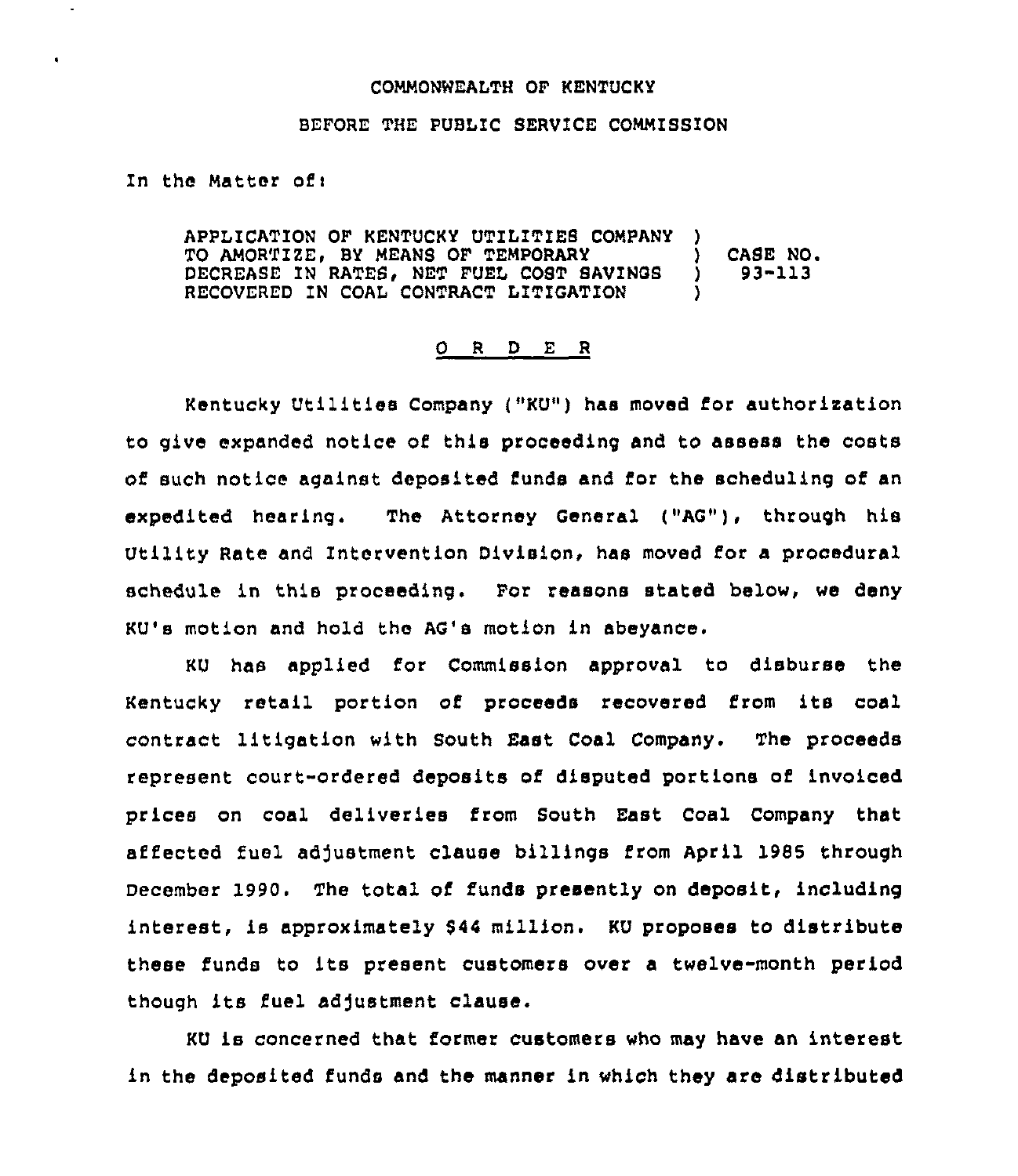receive adequate notice of this proceeding. In addition to placing billing inserts with its current customers' bills and publishing notice of the proceeding throughout its service territory, KU proposes to publish notice in several regional and national publications to inform as many of these former customers as reasonably practicable. The total cost of this expanded notice ranges from \$72,481 to \$476,509. KU proposes to assess the cost of this expanded notice against the deposited funds,

Before expanded notice is authorized, the Commission must first ascertain whether former KU customers have any cognizable claim to the deposited funds. Absent the existence of such claim, the proposed expenditures for expended notice would be unreasonable. Accordingly, we find that all parties should submit briefs addressing the issues listed in the Appendix. We further find that no procedural schedule should be established until the resolution of this issue,

IT IB THEREPORE ORDERED thati

 $\bullet$ 

1. KU's motion for authorixation for expanded notice and assessment o6 costs and the AC's motion for a procedural schedule are deferred pending resolution of the issue of expanded notice.

2. KU's motion for an expedited hearing on the issue of expanded notice is denied.

3. All parties shall, within 30 days of the date of this Order, submit written briefs on the issues set forth in the Appendix to this Order.

-2-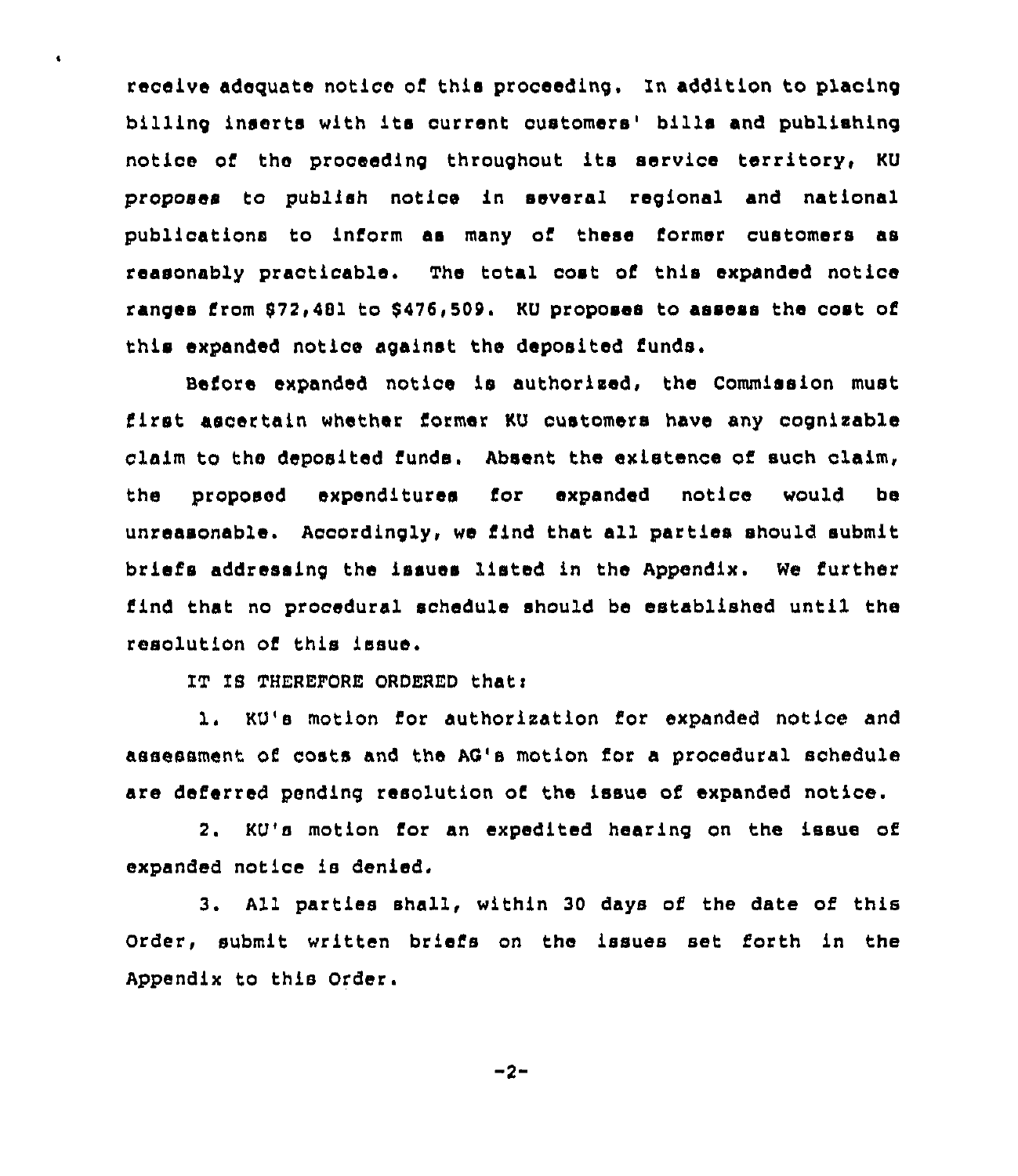Done at Frankfort, Kentucky, this 6th day of May, 1993.

PUBLIC SERVICE COMMISSION

Chairman

Vice rman

C Commissione

ATTEST:

Milla

Executive Director